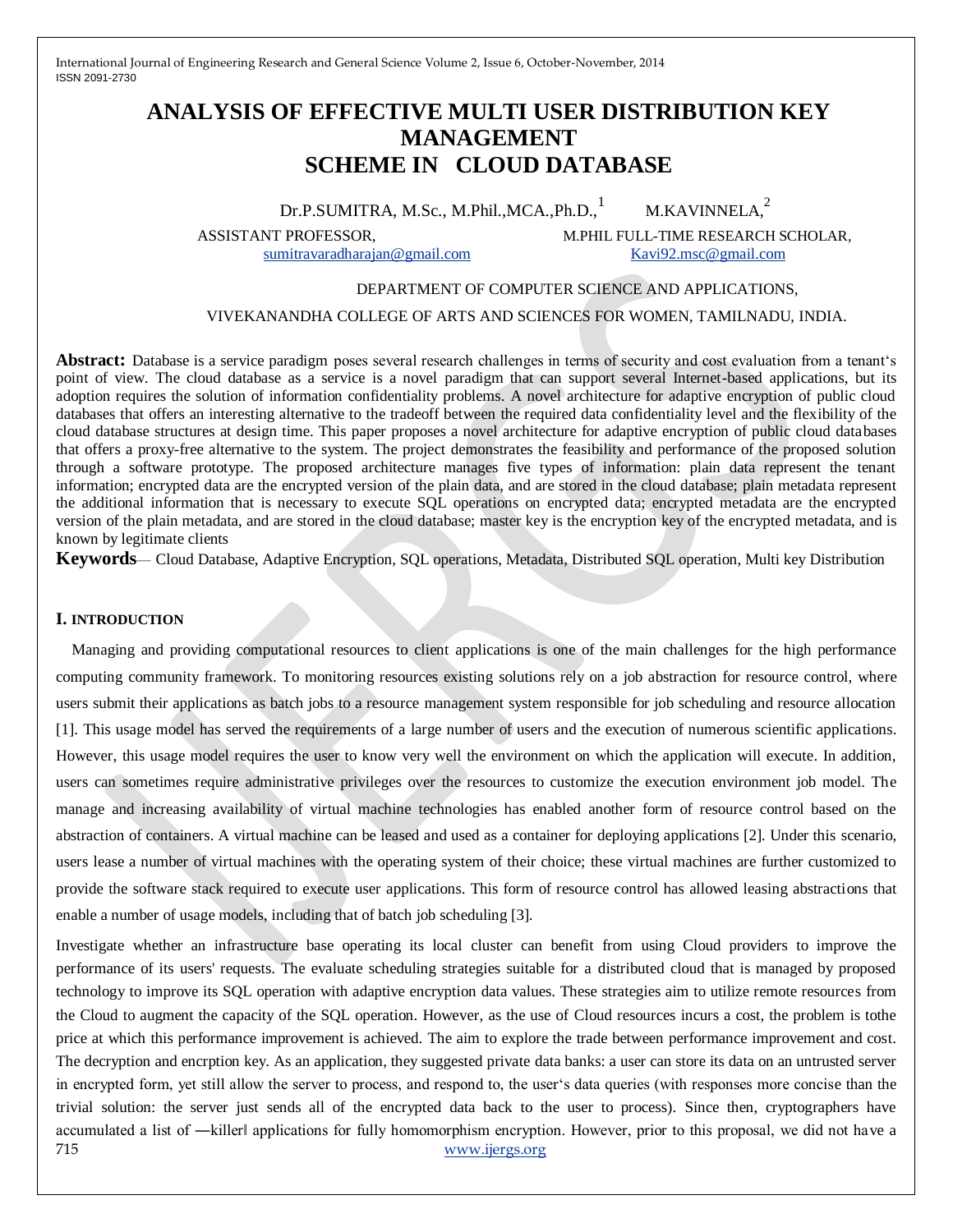viable construction.

The rest of this paper is organized as follows. Section 2 presents the related work followed by the main contribution distributed cloud as well as the problem definition in Section 3. Section 4 gives a brief introduction to multi key distribution while and explains the proposed approach. Finally, Section 5 presents the evaluation of the algorithm followed by the conclusions described in Section 6.

#### **II. RELATED WORK**

An effective the privacy of information stored in cloud databases represents an important objective to the adoption of the cloud. Our proposal is characterized by two main contributions to the state of the art: architecture and cost model. Although data encryption seems the most intuitive solution for privacy, its application to cloud database services is not trivial, because the cloud database must be able to execute SQL operations directly over encrypted data without accessing any decryption key [7] [8]. The encrypt whole database through some standard encryption algorithms that do not allow to execute any SQL operation directly on the cloud. As a consequence, the tenant has two alternatives: download the entire database, decrypt it, execute the query and, if the operation modifies the database, encrypt and upload the new data; decrypt temporarily the cloud database, execute the query, and reencrypt it. The former solution is affected by huge communication and computation overheads, and consequent costs that would make cloud database services quite inconvenient; the latter solution does not guarantee data confidentiality because the cloud provider obtains decryption keys [6].

This paper has a focus on database services and takes an opposite direction by analysis the cloud service costs from a boarder's point of generation. This approach is rather original because relate work is evaluate the process and connection of porting logical applications to a distributed cloud platform, such as [4] focusing on specific astronomy software and a specific distributed cloud provider and [5] [9] presenting a compassable cost estimation model for some classes of logical applications. Besides the focus on a different context (logical versus database applications), the proposed model can be applied to any distributed cloud database service provider, and it takes into account that over a medium-term period the database workload and the distributed cloud prices may vary.

### **III. MAIN CONTRIBUTIONS**

In the existing system, all data and metadata stored in the cloud database are encrypted and application running is a legitimate client can transparently issue SQL operations (e.g., SELECT, INSERT, UPDATE and DELETE) to the encrypted cloud database through the encrypted database interface. Data transferred between the user application and the encryption engine is not encrypted, whereas information is always encrypted before sending it to the cloud database. When an application issues a new SQL operation, the encrypted database interface contacts the encryption engine that retrieves the encrypted metadata and decrypts them with the master key. To improve performance, the plain metadata are cached locally by the client. After obtaining the metadata, the encryption engine is able to issue encrypted SQL statements to the cloud database, and then to decrypt the results. The results are returned to the user application through the encrypted database interface

- Multi-user key distribution scheme is not proposed to provide data to the same group of users
	- Encryption cost and thereby data transmission cost is more.
	- Same kind of encryption is maintained for all the data saved in the cloud nodes.

#### **IV. PROPOSED PROTOCOL**

716 www.ijergs.org Like existing system, proposed system also manages the data using both cloud server side and client side. In addition, user group is maintained so that a single key is distributed to multiple users in the same group to reduce the key preparation overhead for each user. This makes less computation overhead in both client and server side. Also, based on the security level, different data is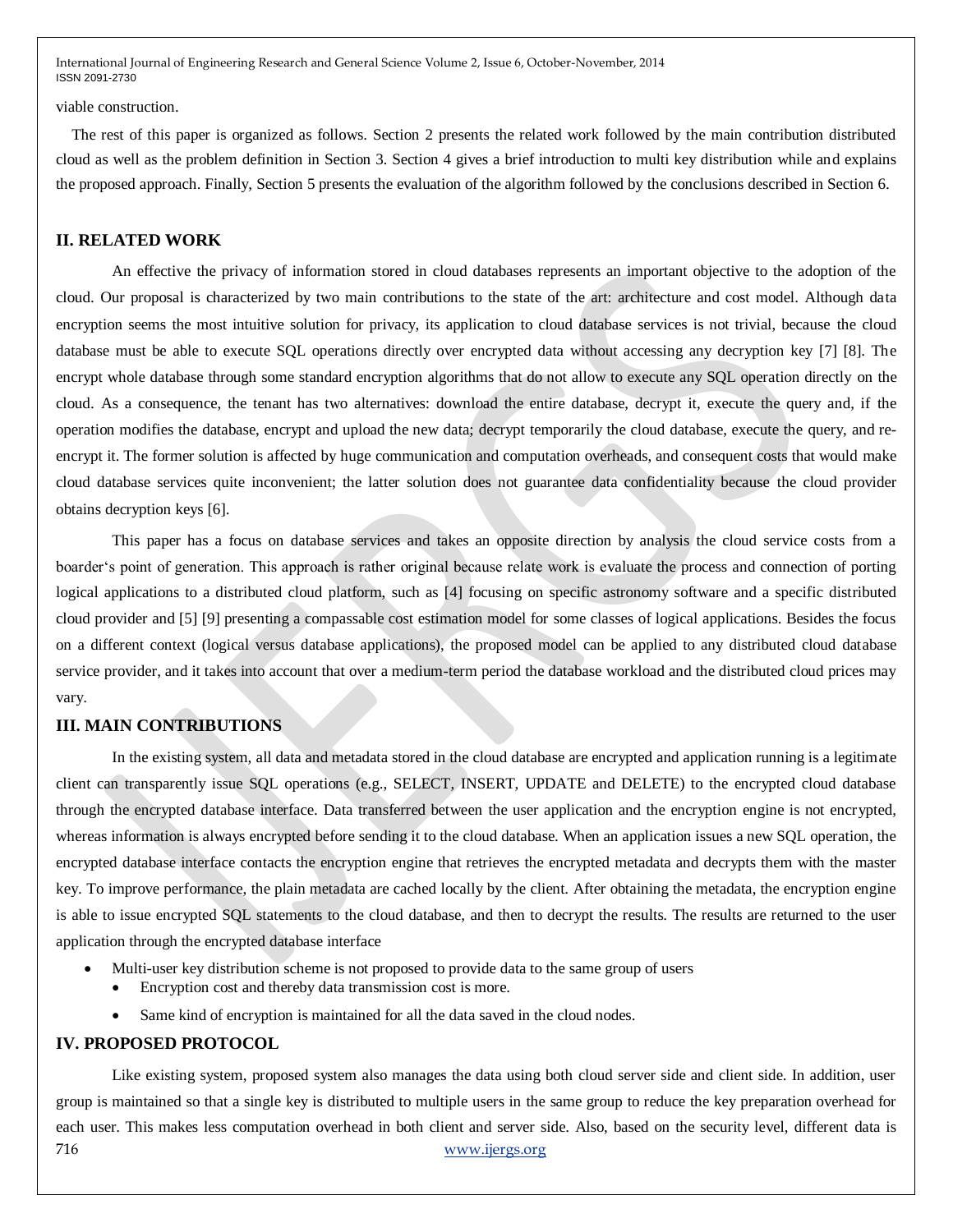encrypted with different encryption mechanism and allowed to secure the data in inexpensive manner.

- Multi-user key distribution scheme is proposed to provide data to the same group of users.
- Encryption cost and thereby data transmission cost is less.
- Different kind of encryption is maintained for various data saved in the cloud nodes based on the security level requirement.

# **ALGORITHM WORK MODEL**

#### **1. Records Collection**

In this step, the records to be saved in cloud database (for example, employee and their attendance details) are keyed in and saved. Employees and Attendance table are used to save the records. The plain meta data keyword(s) are also obtained for the given record and saved along with the employee data.

#### **2. Records Encryption**

In this module, the using Triple Data Encryption Standard and Advanced Encryption Standard algorithm, the records (employee details) is encrypted and saved in cloud database. EncEmployees and EncAttendance table are used to save the records. Meta data keywords are also encrypted and saved in the database. So the cloud database contains both \_encrypted meta 'data' and \_encrypted data'.

#### **3. User**

In this first step, the user id, username and password along with email id details are added and saved into vulgers'table. In the second step, the user group id, user group name details are added and saved into ‗'UserGroup'table. In the third step, the user group id, user id details are fetched from ‗'User Group' and ‗'Users' table and saved into ‗'Users Assigned' table.

#### **4. Distribute Key to User Group**

In the step, the user group ids are fetched from ‗' User Group' table and encryption master keys which are used to encrypt the employees and attendance details are given to that user group. Mails are sent to all the users in the user group with encryption master keys.

## **5. Client Application**

In this step, application is running on a legitimate client. An SQL operations (e.g., SELECT, INSERT, UPDATE and DELETE) is to encrypted cloud database through the encrypted database interface. Data transferred between the user application and the encryption engine is not encrypted, whereas information is always encrypted before sending it to the cloud database. When a user issues a new SQL operation, the encrypted database interface contacts the encryption engine that retrieves the encrypted metadata and decrypts them with the given master key. After obtaining the metadata, the encryption engine is able to issue encrypted SQL statements to the cloud database, and then to decrypt the results. The results are returned to the user application through the encrypted database interface.

# **V. EXPERIMENTAL RESULTS**

**Figure 1.1** is describing existing system data transmission cost analysis. In this figure contains number of data size in SQL operation and average encryption data size in SQL operation are shown below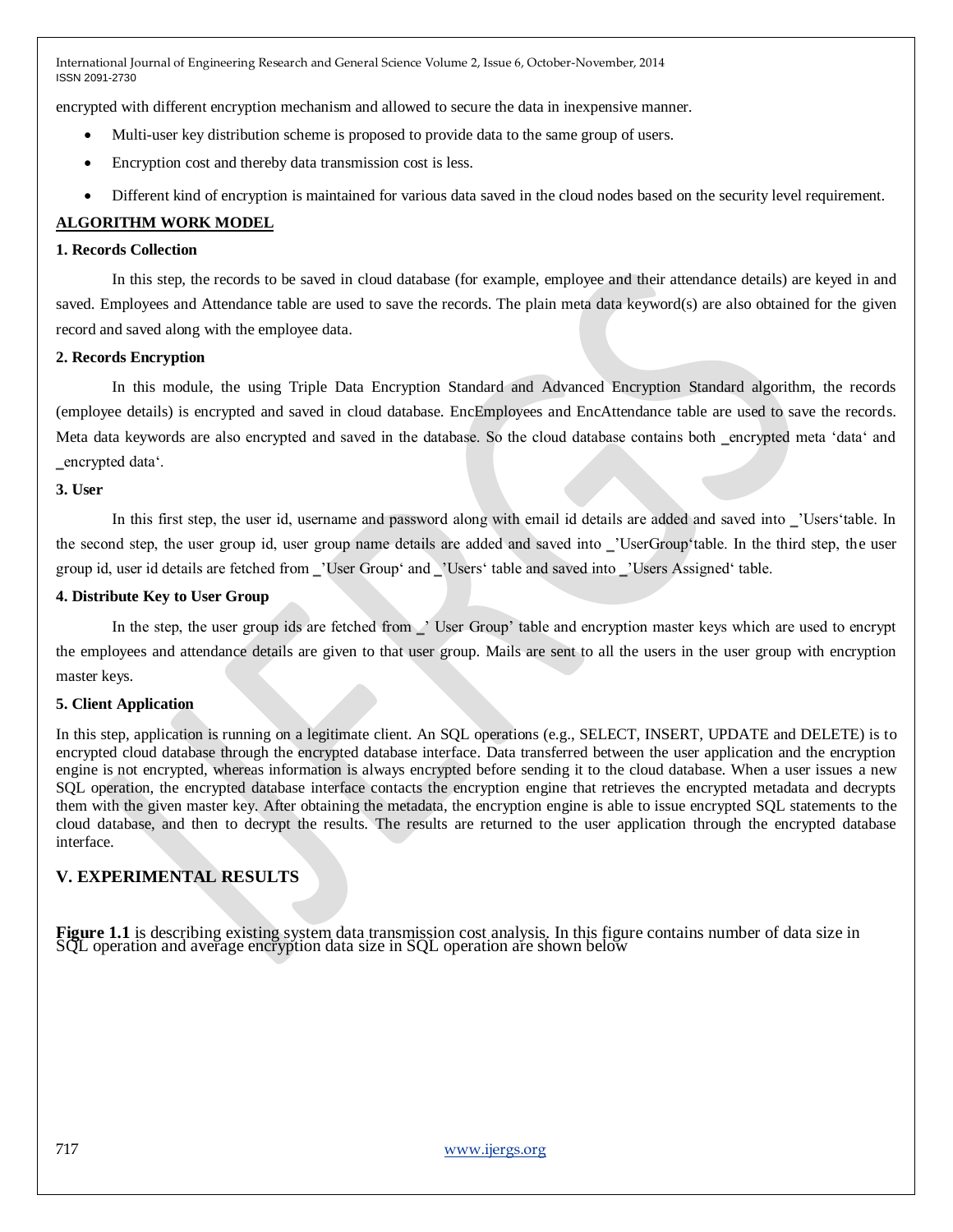





# **Figure 1.2 Proposed Data Transmission Cost Analysis**

**Figure 1.2** is describing existing system data transmission cost analysis. In this figure contains number of data size in SQL operation and average encryption data size in SQL operation are shown below. The comparison for existing and proposed system data transfer cost analysis is better than the proposed multi key distribution model for distributed could environments.

## **ACKNOWLEDGMENT**

I express my deep gratitude and sincere thanks to my supervisor **Dr.P.Sumitra,M.Sc.,M.Phil.,MCA.,Ph.D., Assistant Professor, Department of Computer Science** at **Vivekananda college of Arts and Sciences for Women** for her valuable,

Suggestion, innovative ideas, constructive, criticisms and inspiring guidance had enabled me to complete the paper present work successfully

718 www.ijergs.org